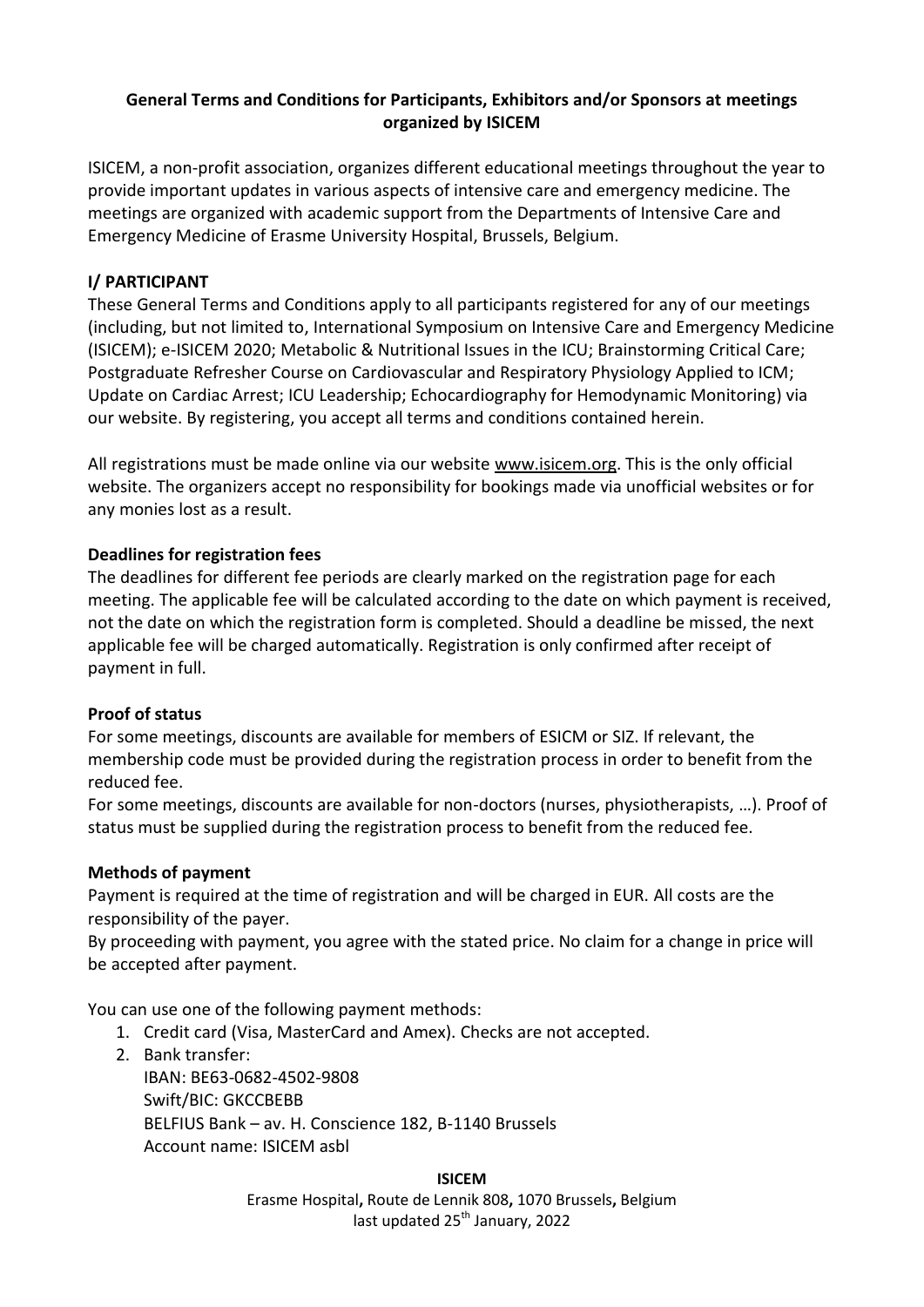#### **Privacy Policy**

Please see our **[Privacy Policy](http://www.intensive.org/Others/privacy%20policy.pdf)** for more details on how we manage the data you provide during registration.

## **Confirmation Email**

A confirmation email will be sent once the Registration Department has received the complete registration form and related payment. It is the participant's responsibility to notify us of any change in email address so that important communications regarding the meeting are received.

## **Lost or Forgotten Badges and Name Changes**

If you lose or forget your meeting badge you will need to purchase a replacement for 65 Euros. This sum will be reimbursed if you later find your badge and show it at the Faculty desk during the meeting.

Name changes will be subject to a handling fee of 65 Euros.

#### **Symposium access**

Access to the Exhibition area and certain satellite meetings is reserved for healthcare professionals, who can be differentiated from non-healthcare providers by their badge. ISICEM reserves the right to remove persons who do not respect this rule.

## **Visa Procedures and Coronavirus Travel Regulations**

It is the responsibility of each participant to check their visa and passport requirements and to meet all coronavirus travel regulations, including but not limited to PCR testing, quarantine, passenger locator forms. For the latest travel regulations related to the pandemic, participants should regularly check the websites of their airline, and their local government or coronavirus information websites. For travel to and from Belgium, information is available at: [https://www.info-coronavirus.be/en/travels/.](https://www.info-coronavirus.be/en/travels/)

Participants requiring a visa should apply to the Belgian Consular office or Embassy in their own country. Please note the visa application procedure can take several months - participants should allow sufficient time for this process to be completed. An invitation letter can be directly downloaded via our website.

Please note, requests for refunds of registration fees if a visa is refused will only be considered if an official document from the embassy is sent to the meeting secretariat showing that the visa was applied for in time and confirming that it could not be granted.

## **Photography**

The meeting and/or ISICEM Newsletter photographers may film, photograph or video any and all aspects of the main and associated meetings. By agreeing to these general terms and conditions, participants, including speakers, agree that any images in which they may appear may be used on the isicem.org website and to promote future ISICEM events.

#### **Media and Social Media**

Members of the media (representing a recognized news organization) may request free registration by email or onsite. To obtain a press badge, identification certifying that you are a

> **ISICEM** Erasme Hospital**,** Route de Lennik 808**,** 1070 Brussels**,** Belgium last updated 25<sup>th</sup> January, 2022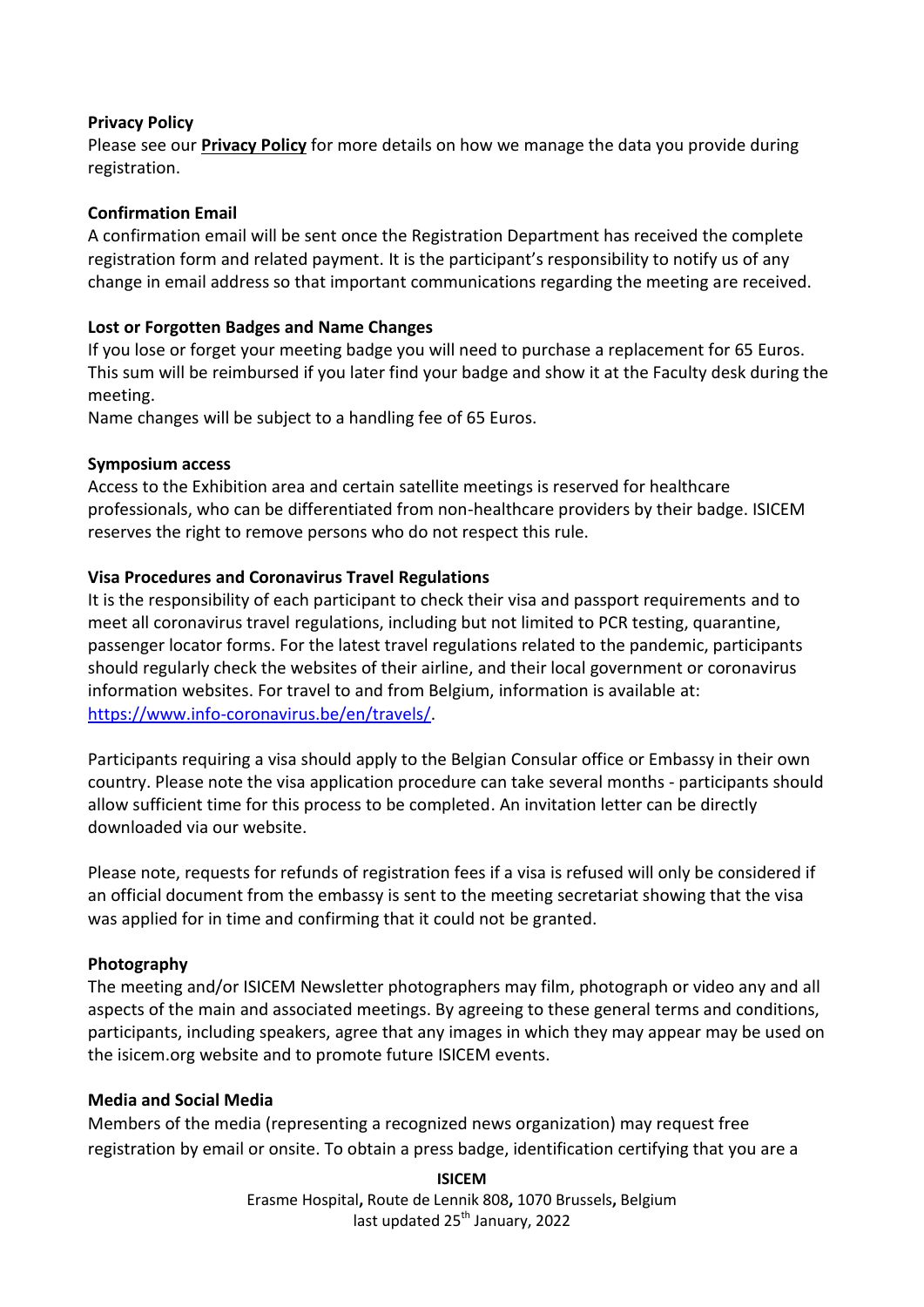working member of a recognized print, broadcast or online media is required. All freelancers must present a letter of assignment from the media.

No portion of the scientific program may be video- or audiotaped and reproducing photos of any content (including e-posters) is prohibited without the author's permission.

However, live-tweeting and sharing of selected content or constructive comment on social media is welcomed as a way to spread information. If speakers do not wish to have any or all of their presentations shared on social networks, they will announce this at the start of the presentation and we ask that you respect this request.

When using content on social media, please respect the individual. Please insure you have a person's permission before taking and posting their photo. Harassment, intimidation or discrimination in any form will not be tolerated.

# **Registration/sponsorship/exhibitor Cancellation Policy**

There will be no refunds for any cancellations, including those occurring as the result of a positive COVID-19 test, except for visa issues in certain circumstances.

# **Congress Cancellation Policy**

The meeting organizers have the right, at any time before or during the meeting, to cancel or alter all or part of the meeting or associated activities due to reasons beyond their control, including, but not limited to, unforeseen political, economic, infectious/communicable diseases and/or terrorist events. If an in-person meeting has to be cancelled, it will be converted into a virtual meeting and registrations will be automatically converted to e-registrations. If ISICEM is unable to replace the in-person meeting with a virtual meeting, the participant's registration fees will be refunded. The organizers will not be responsible for any other compensation or refund related to such alteration or cancellation.

## **Health & Safety**

Your health and safety are a priority and we put everything in place to make our meetings as safe as possible for us all. Participants must abide by all the safety regulations indicated on our website and around the meeting venue. ISICEM reserves the right to refuse entry or to remove persons who do not respect the rules in place at the time of the meeting.

By attending our meeting, you register that you accept any risks, including those related to exposure to COVID-19, and agree not to hold ISICEM or any of its meeting venues or staff liable for any illness or injury occurring as a result of your presence. You also agree to let us know if you have a positive COVID test in the 14 days after the meeting for contact tracing purposes.

## **Disclaimer**

ISICEM is not responsible for any theft or damage to belongings or persons during its meetings.

ISICEM is not responsible for any expenses involved in not having the correct documentation for travel, or in not respecting the regulations in place at the time of booking, during travel, or during the stay in the host country.

> **ISICEM** Erasme Hospital**,** Route de Lennik 808**,** 1070 Brussels**,** Belgium last updated 25<sup>th</sup> January, 2022